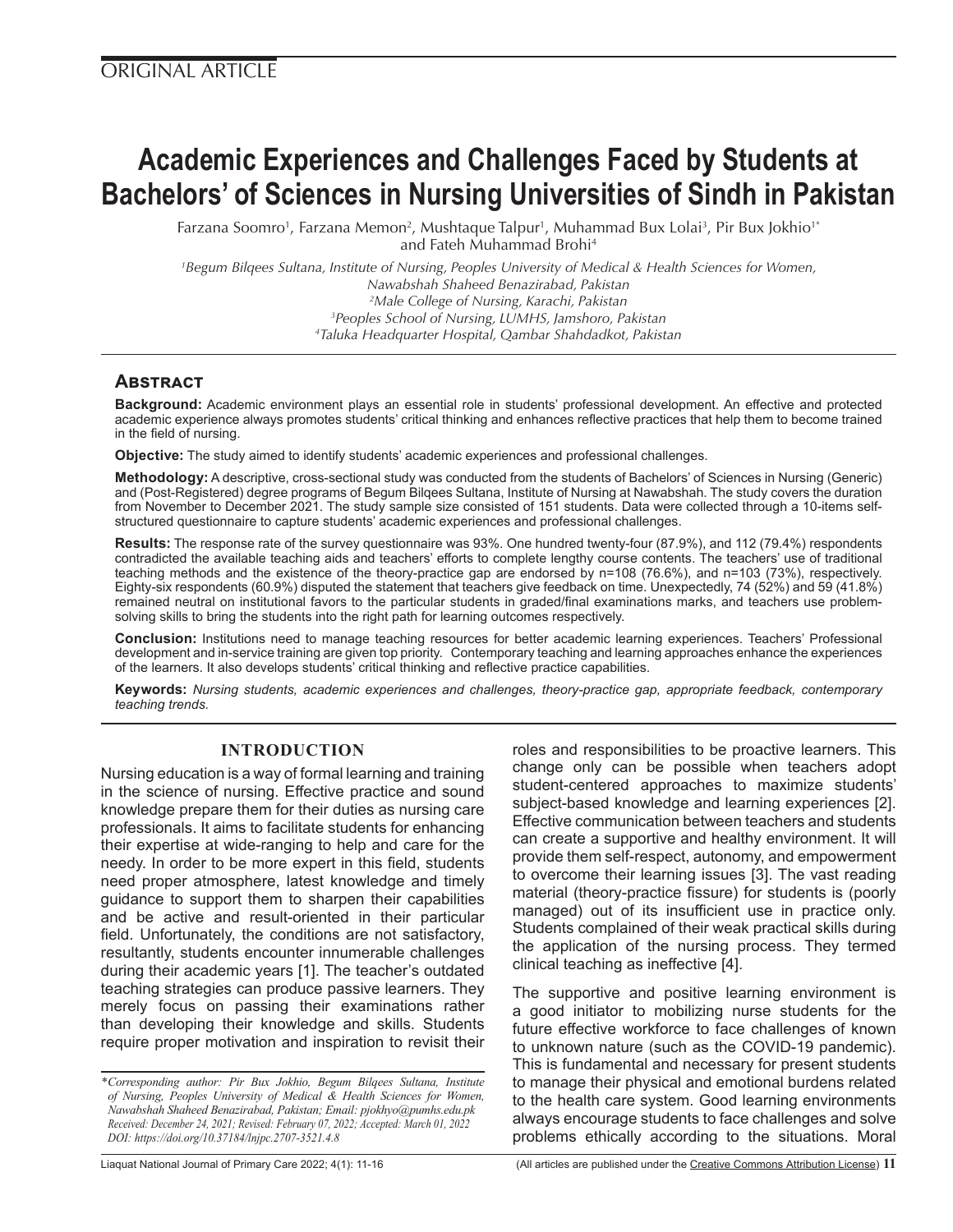#### **METHODS**

and ethical support promotes confidence and develops learning capabilities to make sound clinical judgments and understand their future roles and responsibilities positively. They will be able to confidently survive during their academic phases without any fear, panic, and discrimination. A supportive and competitive educational environment can ensure learning capabilities. The innumerable nurses face a lot of challenges. They must be morally and ethically strong to ensure patient's safety and care to accomplish their job satisfaction. It is also necessary to overcome the shortage issue of nursing staff and reduce erosion rates [5].

The evidence supports while focusing on both cognitive and non-cognitive challenges to promote students' confidence, resilience, and developing skills. The theorypractice gap is a failure to integrate the theoretical concepts into practice. Students are expected to translate the learned concepts into their practice. Their failure produces low confidence [1]. The students as reflective learners must be able to observe situations, get experience, and analyze the different situations before taking any pragmatic actions. They need to develop their listening skills because rote learning fails to cover reflect practice part of the learners [6]. Therefore, the importance of cognitive and non-cognitive domains cannot be ignored in this regard [1].

The literature review was conducted with keywords Nurses students, academic experiences and challenges, theory-practice gap, proper or inappropriate feedback, and contemporary teaching approaches/strategies through Google, Google scholar, and Elsevier. The articles published from 2010 to 2021 were included. All the articles included are in the English language. Twenty articles were selected for relevance to the objective of the study. The above-mentioned brief literature review highlights the importance of identifying educational challenges faced by nursing students. Therefore, the present study tries to identify the challenges faced by nursing students during their academic sessions. The study result will be useful for both faculties and institutions. This study will provide proper guidance and appropriate strategies for present needs and future plantings. It is a prime need of the time focus should be given on studentcentered teaching and learning approaches rather than traditional methods of teaching and learning. Moreover, the study tries to find out the gap and address the issue in light of the literature review. In this regard, the due roles of faculties and institutions have been encouraged. They should understand their role and responsibility to provide a supportive and conducive learning environment from where students' can get good learning experiences that will help them to be professionally sound and expert. In this regard, evidence-based sufficient information can be included to support student's professional development and maintain their worth.

To complete this study, a descriptive, cross-sectional, quantitative design was used. The study center was Begum Bilqees Sultana, Institute of nursing (BBS-ION), People University of Medical & Health Sciences for women, Shaheed Benazirabad (PUMHSW-SBA, Pakistan. The ethical approval was received by the ethical review committee of PUMHSW, SBA.

The study duration was November- December 2021. The confidentiality of the data was ensured through strict precautionary measures. The names of the participants were replaced by code numbers. All the data remained in lock and key. The data was entered into a passwordprotected computer. The study population for this research study was 04-years, Generic Bachelors' of Science in Nursing (BSNG) and 02-years Bachelors' of Science (Post –Registered Nurses) (BSN-PRN) degree programs. This university enrolls only female students. There were 243 students enrolled in both programs, 221 (Two hundred & twenty-one) BSNG and 22 (twenty-two) BSN-PRN. Inclusion criteria for the study were students enrolled in BSNG and BSN-PRN degree programs and willingness to participate in the study voluntarily. Students remaining absent for one month (November 2021) were excluded from the study. The sample size was calculated by the formula.

 $n= N/1+ N$  (e)<sup>2</sup> (n)= sample size, N= Total population, (e) = margin of the error [4]. Taking  $N=243$  and e=5% yielding a sample size of 151participants.

A proportional allocation method (**Table 1**) was used to calculate the sample size for each year. It helps to ensure the representative drawn sample from the whole population. In the end, students' class attendance sheets were used to select the sample. The selected participants were seated according to the year of study in different rooms and explained the aim of the study. The written informed consent forms were signed by the participants after they agreed to voluntarily participate. The participants returned the filled questionnaire after one hour.

| Program by<br>year                       | <b>Enrolled</b><br><b>Students</b> | Percentage | <b>Required</b><br><b>Number</b> |
|------------------------------------------|------------------------------------|------------|----------------------------------|
| <b>BSNG</b><br>$1st$ year                | 80                                 | 32%        | 49                               |
| <b>BSN</b><br>2 <sup>nd</sup> year       | 61                                 | 25%        | 37                               |
| <b>BSNG</b><br>3 <sup>rd</sup> year      | 49                                 | 21%        | 31                               |
| <b>BSN</b><br>4 <sup>th</sup> year       | 31                                 | 13%        | 20                               |
| <b>BSN (PRN)</b><br>1 <sup>st</sup> year | 10                                 | 04%        | 06                               |
| <b>BSN (PRN)</b><br>2 <sup>nd</sup> year | 12                                 | 05%        | 08                               |

**Table 1:** The description of students' number of enrollment in each year with percentage and required number for sample selection.

Generic Bachelors' of Science in Nursing (BSNG), Post Registered, Bachelors' of Science in Nursing (BSN- PRN)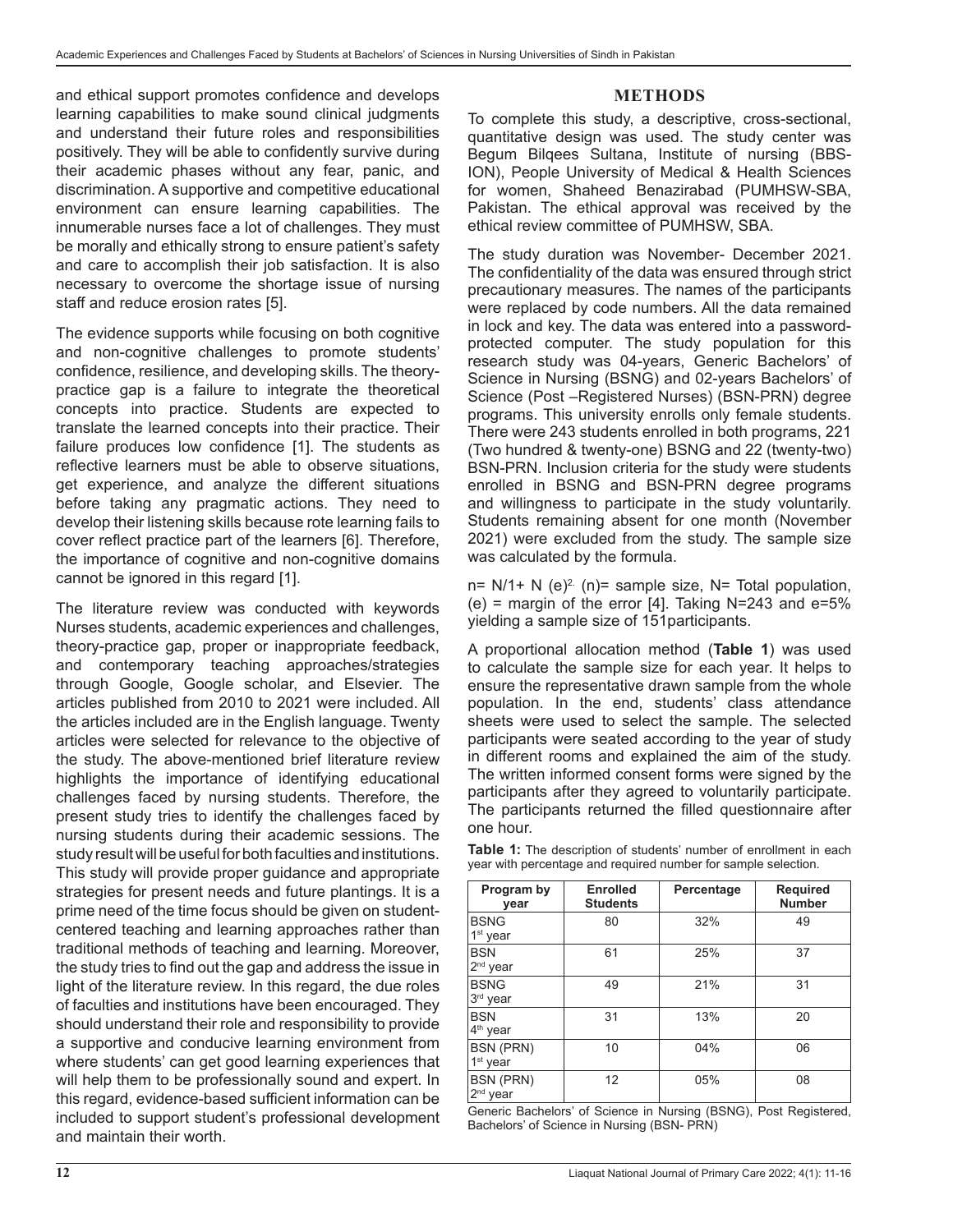A self-structured 10-item closed-ended questionnaire (with slight modifications) was used for data collection. This questionnaire is developed and used by Fatima *et al.* (2019) [4]. Originally, the instrument used in the study [4] contains statements related to educational and clinical experiences. In line with the study purpose, 10-statements related to educational experiences and challenges were used. The first part of the questionnaire documented the demographic variables of age, gender, program (BSNG or BSN-PRN), and year of the study. The second part of the questionnaire contained 10-items related to the education environment. The two items (# 3 & 4) ask teacher-related questions such as feedback by the teacher and teaching strategy used by the teacher). Item (# 1) addresses the issue of resources available in the institute. Items (# 2, 5, 9 & 10) focus on curriculum strengths and weaknesses. The items (# 6, 7 & 8) focus on students learning outcomes-related points. All the scale statements are worded assertively.

The educational environment-related items were measured on a 5-point Likert scale, showing 1= strongly agree, 2= agree, 3= neutral, 4= disagree and 5= strongly disagree. In the final, agree and strongly agree were merged as agreed, and disagree and strongly disagree as disagree. The neutral score remained unchanged in the analysis. The data were managed in SPSS version 20 for statistical analysis. The frequencies and percentages were computed for demographic as well as educational environment challenges.

#### **RESULTS**

The researcher shared a questionnaire with 151 participants to fill out for this survey study. The participants' response rate to the filled questionnaire was 141 (93%). Their age ranged between 18-36 years. The majority were between the age range of 18-33 years (n=119, 84.5%). The number of participants in age groups 26-32 and 33-36 was 18 (12.7%) and 4 (2.8%), respectively. The average age was 22.6±3.3 years. There were 129 (91.5%) and 12 (8.5%) participants in BSNG and BSN-PRN programs, respectively. The number and percentages of  $1^{st}$ ,  $2^{nd}$ ,  $3^{rd}$ , &  $4^{th}$  year were 45 (31.9%), 35 (24.7%), 27 (19.1%), & 23 (16.2%) in BSNG program and 8 (5.5%), & 4 (2.6%) in BSN-PRN, 1<sup>st</sup> and 2<sup>nd</sup> year, respectively.

**Table 2:** The challenges of the educational environment related to teaching.

| <b>Statement</b>                                                                             | <b>Strongly</b><br>Agree<br>$n\frac{6}{6}$ | Agree<br>$n\sqrt{6}$ | <b>Neutral</b><br>$n\frac{9}{6}$ | <b>Disagree</b><br>$n\sqrt[6]{6}$ | <b>Strongly</b><br><b>Disagree</b><br>$n\frac{9}{6}$ |
|----------------------------------------------------------------------------------------------|--------------------------------------------|----------------------|----------------------------------|-----------------------------------|------------------------------------------------------|
| Teachers are<br>willing to give<br>feedback on<br>time                                       | 6<br>$(4.3\%)$                             | 16<br>(11.3%)        | 33<br>$(23.4\%)$                 | 16<br>$(11.3\%)$                  | 70<br>$(49.6\%)$                                     |
| <b>Teachers</b><br>following<br>traditional ways<br>of teaching<br>during regular<br>classes | 77<br>(54.6)                               | 31<br>(22)           | 16<br>(11.3)                     | (7)                               | 16<br>(11.3)                                         |

Table **2** indicates that 86 (60.9%) were dissatisfied with the statement 'teachers give feedback on time willingly' as against 22 (15.6%), who disagreed. For the statement, 'teachers follow traditional ways of teaching during regular classes', 108 (76.6%) agreed, while 17 (12%), disagreed.

Table **3** displays that 124 (87.9%) respondents disputed the available teaching aids (resources) in the institute, whereas, only, 6 (4.2%), agreed.

**Table 3:** The challenges of the educational environment related to resources availability.

| Statement                                              |                       | <b>Strongly</b><br>Agree<br>$n\frac{9}{6}$ | Agree<br>$n\frac{9}{6}$ | <b>Neutral</b><br>$n\frac{9}{6}$ | Disagree<br>$n\frac{9}{6}$ | Strongly<br><b>Disagree</b><br>$n\frac{6}{6}$ |
|--------------------------------------------------------|-----------------------|--------------------------------------------|-------------------------|----------------------------------|----------------------------|-----------------------------------------------|
| Teaching<br>(resources)<br>Ipresent<br>in<br>Institute | aidsl<br>arel<br>thel | 4<br>(2.8)                                 | (1.4)                   | 11<br>(7.8)                      | 36<br>(25.5)               | 88<br>(62.4)                                  |

Table **4** shows that the majority of the respondent (n=112, 79.4%), disagreed with the statement that teachers focus on completing comprehensive content. Only 14 (9.9%) agreed with the statement. For the statement, there is a 'theory-practice gap', 103 (73%), consented while 30 (21.3%) differed. For the statement, the amount of time devoted to teaching nursing-specific knowledge (courses), 38 (27%), agreed while 39 (27.7%) didn't agree. For the statement, 'the relevance of theoretical course contents for clinical needs', the response was even. 50 (35.4%), approved, however, 46 (32.6%) objected.

|  |                                    |  | Table 4: The challenges of the educational environment related to |  |
|--|------------------------------------|--|-------------------------------------------------------------------|--|
|  | curriculum strengths & weaknesses. |  |                                                                   |  |

| <b>Statement</b>                                                                            | Strongly<br>Agree<br>n(%) | Agree<br>$n\frac{9}{6}$ | <b>Neutral</b><br>$n\frac{6}{6}$ | <b>Disagree</b><br>$n\frac{9}{6}$ | <b>Strongly</b><br><b>Disagree</b><br>$n\frac{6}{6}$ |
|---------------------------------------------------------------------------------------------|---------------------------|-------------------------|----------------------------------|-----------------------------------|------------------------------------------------------|
| <b>Teachers</b><br>mostly focus<br>on completing<br>lengthy contents                        | 5<br>(3.5)                | 9<br>(6.4)              | 15<br>(10.6)                     | 34<br>(24.1)                      | 78<br>(55.3)                                         |
| There is a<br>gap between<br>education and<br>practice                                      | 59<br>(41.8)              | 44<br>(31.2)            | 8<br>(5.7)                       | 9<br>(6.4)                        | 21<br>(14.9)                                         |
| The amount of<br>time is enough<br>to devote<br>to teaching<br>special nursing<br>knowledge | 10<br>(7.1)               | 28<br>(19.9)            | 64<br>(45.4)                     | 28<br>(19.9)                      | 11<br>(7.8)                                          |
| Relevance<br>of theoretical<br>course's content<br>and clinical<br>needs.                   | 23<br>(16.3)              | 27<br>(19.1)            | 45<br>(31.9)                     | 27<br>(19.1)                      | 19<br>(13.5)                                         |

Table **5** reveals the students' learning outcomes. 47 (33.4%), respondents agreed that teachers use problem-solving methods to sort out students' learning, 59 (41.8%), respondents disagreed with the response. Nearly half of the respondents 74 (52%) remained neutral for the statement; the institution favors particular students in grades in the final examinations. The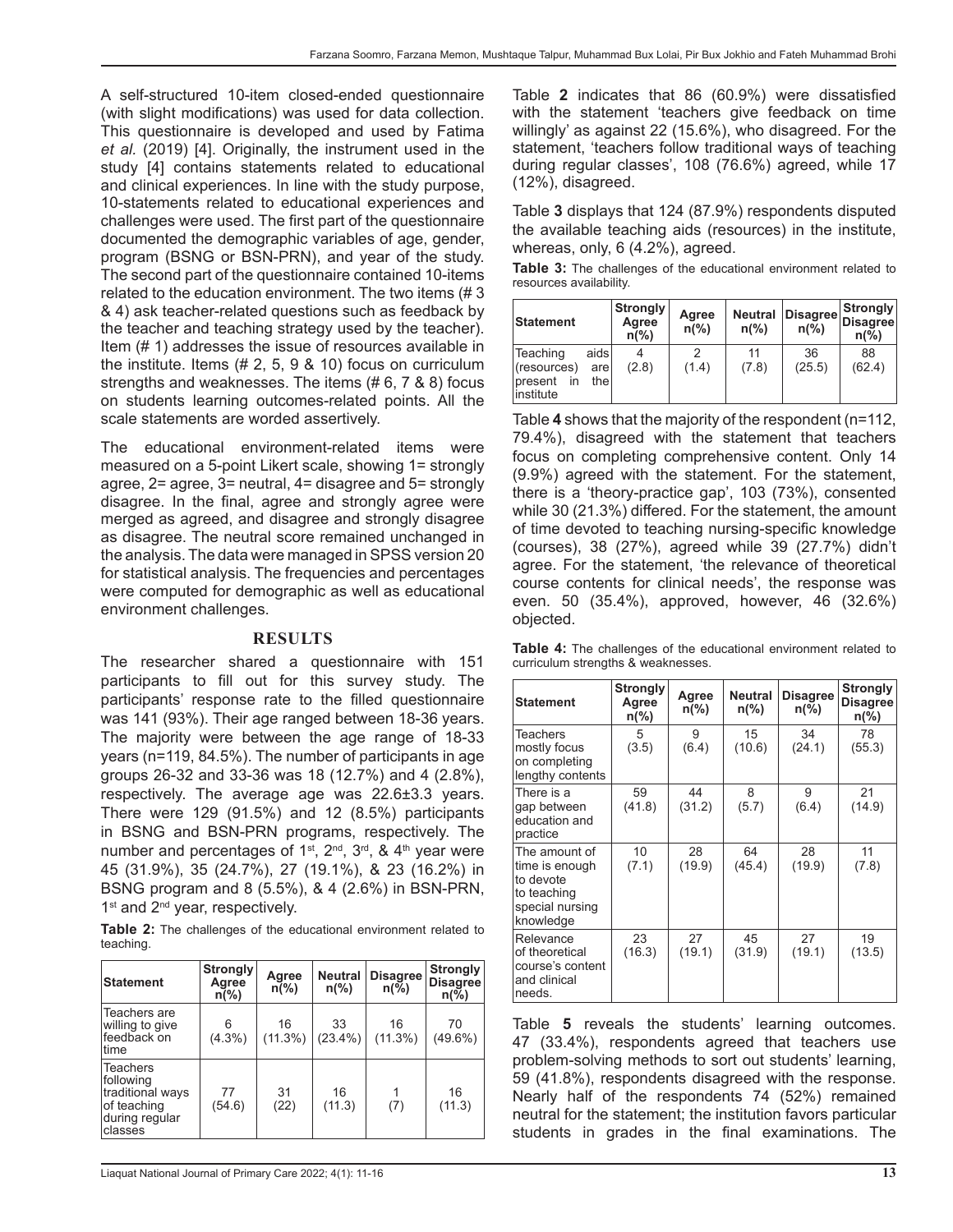number of students who agreed with the statement was 41 (29.1%), respondents whereas, 26 (18.5%) respondents disagreed. The last and  $10<sup>th</sup>$  statement is based on teachers' subject-based knowledge of nursing. 59 (41.8%), respondents disagreed with the statement whereas 47 (33.4%), respondents agreed with the statement.

**Table 5:** Displays the challenges of the educational environment related to educational outcomes.

| <b>Statement</b>                                                                        | <b>Strongly</b><br>Agree<br>$n\frac{9}{6}$ | Agree<br>$n\frac{9}{6}$ | <b>Neutral</b><br>$n\frac{9}{6}$ | <b>Disagree</b><br>$n\frac{6}{6}$ | <b>Strongly</b><br><b>Disagree</b><br>$n\frac{9}{6}$ |
|-----------------------------------------------------------------------------------------|--------------------------------------------|-------------------------|----------------------------------|-----------------------------------|------------------------------------------------------|
| Teachers use<br>problem-solving<br>methods to<br>track students'<br>learning            | 18<br>(12.8)                               | 29<br>(20.6)            | 35<br>(24.8)                     | 34<br>(34.1)                      | 25<br>(17.7)                                         |
| Institution<br>favors particular<br>students in<br>graded and final<br>exams            | 17<br>(12.1)                               | 24<br>(17)              | 74<br>(52)                       | 20<br>(14.2)                      | 6<br>(4.3)                                           |
| Teaching the<br>theoretical<br>subjects based<br>on specific<br>knowledge of<br>nursing | 18<br>(12.8)                               | 29<br>(20.6)            | 35<br>(24.8)                     | 34<br>(24.1)                      | 25<br>(17.7)                                         |

## **DISCUSSION**

Nursing education is in the transformation as a humanistic and scientific model. It facilitates students' assimilation towards active learners and patients' advocates [6]. An effective communication-based educational environment is useful in this regard. It hones students' coping and resilience competencies during the academic period [7]. The current study results are a hopeful step to identify and remedy the upfront challenges.

In the light of results, participants identified *'teaching*  resources unavailability' as a 1<sup>st</sup> major problem. The results are in line with a sequential exploratory mixedmethod study which was conducted to discover nurse educators' viewpoints associated with their clinical and academic teaching [8]. The study found inadequate resources such as improper skill and simulation lab, underdeveloped curriculum, and high teacher-student ratio as hurdles of effective classroom teaching [8]. The results are further supported by a cross-session study, conducted at Shifa College of Nursing, Islamabad, Pakistan [9]. The participants perceived the educational environment as positive (with a mean score of 119 of 200). The mean score of 13 out of 28 on the social self-perception sub-scale suggested 'educational environment' as being *'not a nice place'*. A stressed educational atmosphere may cause students' poor performance [9].

The results presented teachers' failure *'to complete lengthy content'* as 2nd important problem. The teachers' heavy workload, high student-teacher ratio, and unavailability of teaching resources aggravate the issue. The teaching resource availability is an extrinsic

motivation factor for students' learning and achievement. A good learning environment has a significant and different impact [10]. On the other hand, resource limitations frustrate teachers and they leave the class without completing sessions [4].

The teachers' failure *'to adopt contemporary teaching methods'* during regular classes was the 3<sup>rd</sup> problem. This is in congruence with the results of a qualitative study that utilized the content analyses method to capture students' experiences and encounters. The students were worried and detested for teachers' oneway content description [11]. It was also further explored and examined in the descriptive correlation design with triangulation method study which articulated teachers' style of teaching (student-centered versus teachercentered) [12]. The findings revealed teacher-centered learning strategies as more appallingly. Teachers valued student-centered teaching strategies and espouse them through teaching philosophies but failed to adopt them because of time limitations and workload. The teachers were aware of students' uniqueness but they failed to deliberate accordingly [12]. The large attendance in a class was one reason recognized in this respect [13].

The  $4<sup>th</sup>$  major problem accredited in our study was the *'theory-practice gap'* as 103 (73%) participants indicated the issue. The results closely match with the results of a study [4] as 98.1% of participants agreed that there was a theory-practice gap. In another descriptive design (conducted in Lahore, Pakistan), to assess the gap between theory and training in the nursing education system, the 126 (84%) respondents disagreed that there was a relationship between theoretical classes and clinical procedures in the ward [14]. Theorypractice crack is a disadvantage. It pushes students backward as they abandon to grow critical and reflective professionals [4]. The findings also disclosed a students' need for timely feedback. The learning is competency progression with thinking critically and reflectively rather than next year's study promotion [13].

The remaining statements of the questionnaire received a mixed response. The statement, *'The amount of time devoted for teaching nursing-specific knowledge'*  received participants' 45.4% (64) neutral response. Teachers and students valued teaching nursing-specific knowledge because they assumed it was *'the right thing to do'*. It is sensed as a responsibility, and a pledge to engage in healthy interactions [15]. The responsible and self-managed teachers track students learning with a positive mind during the available time. It makes students sensitive as unbiased and indiscriminate progress being monitored [16].

For the statement, *'teachers use problem-solving skills to track students'* learning outcomes', participants' neutrality (according to results) is alarming. An effective evaluation makes students proficient, and confident. Students' perception of clinical placement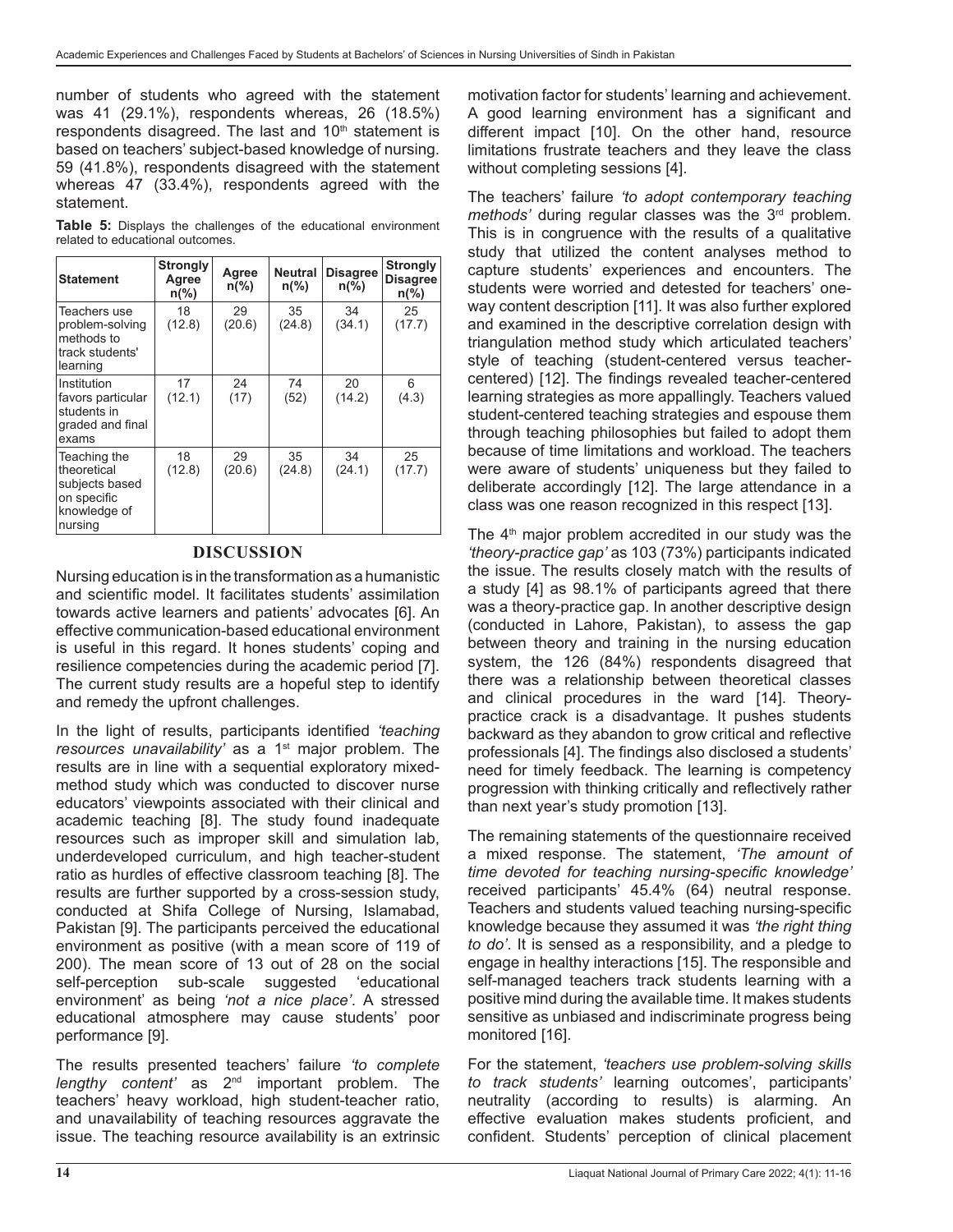was 'inadequate readiness. It encompassed insufficient knowledge, practical, and communication skills. These factors devalued professional practice [7]. A teacher mentors students through a variety of skills. S/He focuses on learning theories to re-energize demotivated individuals. Through appropriate examples and reasoning metaphors, a teacher guides and handles challenging situations. Therefore, learning theories are considered the main instrument for curriculum effectiveness [17].

In the end, participants' neutrality for the statement, *'Institution favors particular students'* could be out of fear of being victimized although students were assured of the confidentiality of the data. The alarming situation necessitates confidence-building measures between institutions and students. Feelings of being supported and respected are fundamental for building students' confidence. Stress-free students hone and refine their skills easily. Stress demoralizes and demotivates them. They must realize that they are in safe hands and their hard work will earn them valuable professional identification [18].

# **CONCLUSION**

Classroom teaching is fundamental for clinical practice. It is an attractive quote ascribed to Kant …. *'Theory without practice is empty and practice without theory is blind'*. Both are significantly correlated. Teachers and students, both, must nurture the inseparable and indestructible union of both as necessary [19, 20]. For this, we need a healthy learning environment. The results of the study suggest truncating learning resources' unavailability. The learning resources help students to grow professionally. Institutions should arrange continuous professional development workshops to update faculty teaching skills. Teachers should know that students don't need the transfer of content merely for passing the examination. Teachers must adopt contemporary teaching methodologies to develop students' critical thinking skills. Students' learning must be examined and evaluated according to the specific objectives of the course and intended outcomes. Students need unbiased, timely, and proper feedback to track their progress. Finally, students must be given respect and autonomy. There is a need to build confidence between institutions and students. This will cease the alienation. We need a knowledgeable, skilled, and professionally groomed nurse workforce for the future.

# **LIMITATION**

This study was conducted at a single nursing institute; therefore, the generalization of the study is limited. Nevertheless, the study is a welcome step as our institute is located in Rural Sindh. There is a dearth of nursing research, so, it is a good step for others to conduct more studies in this area. Lastly, the study was conducted only among female participants; therefore, the same study is warranted among male nurse students also.

## **ETHICS APPROVAL**

The ethical approval was received by the ethical review committee of PUMHSW, SBA. All procedures performed in studies involving human participants were in accordance with the ethical standards of the institutional and/or national research committee and with the Helsinki declaration.

## **CONSENT FOR PUBLICATION**

The written informed consent forms were signed by the participants.

## **AVAILABILITY OF DATA**

Not applicable.

#### **FUNDING**

None.

#### **CONFLICT OF INTEREST**

The authors declare no conflict of interest.

#### **ACKNOWLEDGEMENTS**

We are all thankful to the student participants for their voluntary participation in this important study. We are also thankful for the administration of the institute who permitted us to conduct the study as a professional development gesture.

#### **AUTHOR'S CONTRIBUTION**

The first and second author conceptualized the study. The third author conducted a literature review. The fourth and sixth author collected data and the fifth author received an ethical review letter and did correspond for article publication. All the authors contributed in data management, analysis and compiling final report for publication.

#### **REFERENCES**

- 1. Gouifrane R, Lajane H, Benmokhtar S, Dehbi F, Radid M. Investigating learning challenges from the perspective of nursing students and educators at a university in Casablanca, Morocco. Open J Nurs 2020; 14: 109-19.
- 2. Hung MS, Lam SK, Chow MC. Nursing students' experiences and perceptions of learner-centered education in a disaster nursing course: a qualitative study. Nur Educ Prac 2020; 47: 102829.
- 3. Alharbi AR, Alhosis KF. The challenges and difficulties of the nursing interns during their clinical internship in Qassim Region, Saudi Arabia. Saudi J Health Sci 2019; 8: 6-11.
- 4. Fatima N, Hussain M, Afzal M, Gilani MA. Nursing students challenges at educational and clinical environment. J Health Med Nurs 2019; 62: 41-8.
- 5. Godbold R, Whiting L, Adams C, Naidu Y, Pattison N. The experiences of student nurses in a pandemic: A qualitative study. Nur Educ Prac 2021; 56: 1-8.
- 6. Manninen E. Changes in nursing students' perceptions of nursing as they progress through their education. J Adv Nurs 1998; 27: 390-8.
- 7. Jamshidi N, Molazem Z, Sharif F, Torabizadeh C, Najafi Kalyani M. The challenges of nursing students in the clinical learning environment: a qualitative study. Sci World J 2016; 2016: 1-7.